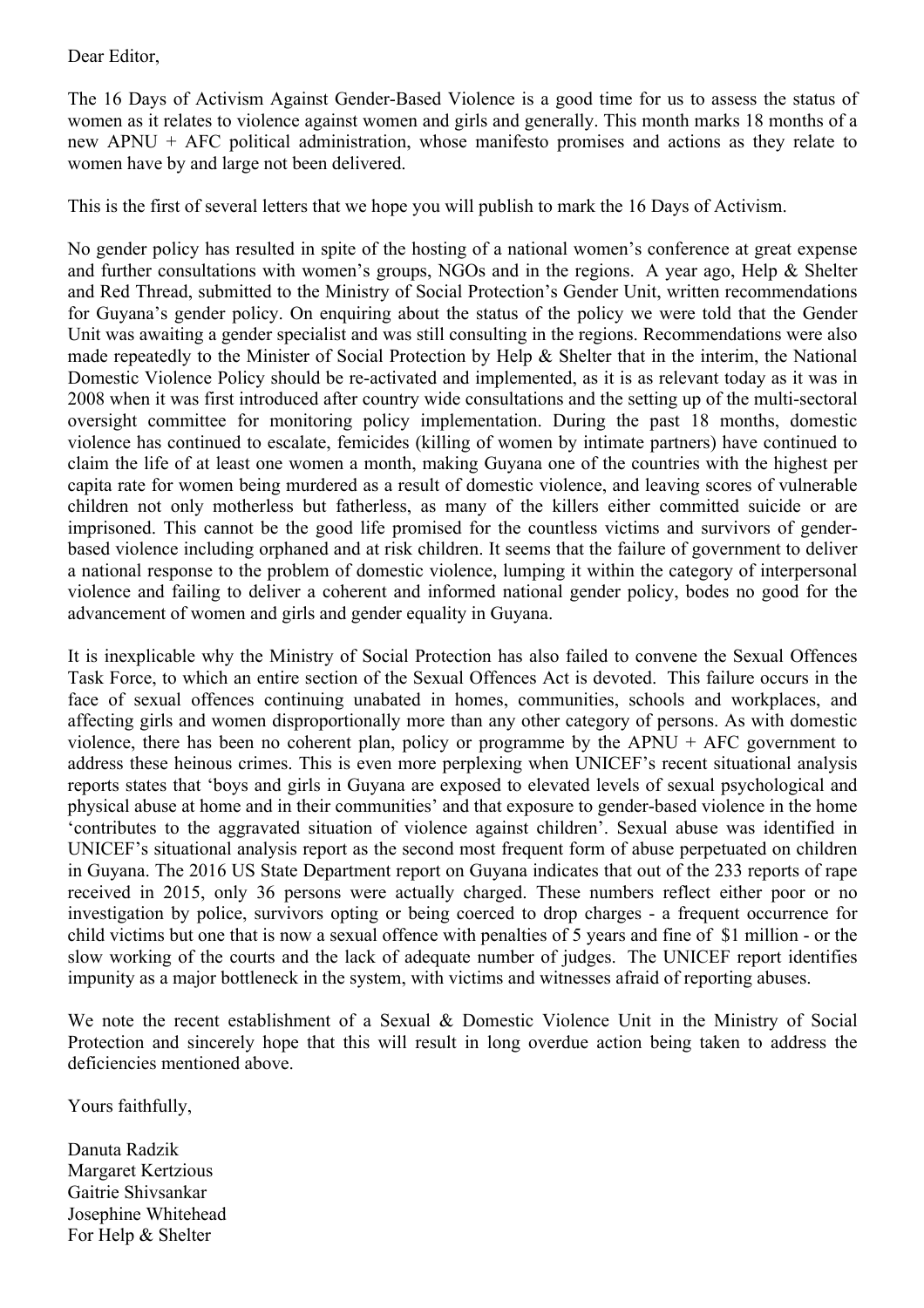## Dear Editor,

This is the second of our letters to mark the 16 Days of Activism Against Gender-Based Violence

While we acknowledge improvements made by the Guyana Police Force to address and reduce crime generally, little information is available to NGOs and members of the general public about the composition and functioning of the police domestic sexual violence units. Quite a few years ago when these units were first being discussed, it was recognized that NGOs and other civil society organizations have a crucial role to play in any system for prevention, protection and prosecution of domestic and sexual violence. The police force has initiated the Cops and Faith programme, which has been cited as being very successful, especially as it relates to juveniles in conflict with the law, but little effort has been made to initiate similar collaborations with NGOs that have years of experience and who run successful programmes addressing all forms of gender-based violence including all forms of child abuse.

We know that domestic and sexual violence is seen as playing an important role in constructing gender roles, power relations and as a means for some men to dominate and inflict harm on women. We only have to listen to some of the lyrics dominating popular music to understand how this is affecting the psyche of young men and boys and young women and girls. All forms of gender-based violence share a common thread, i.e. power relations between men and women and gender inequality. Sexual violence is often used as a mechanism for controlling the body and sexuality of women. The pervasiveness of rape culture and rape myths also fuels a psychological and cultural mindset that blames the victim/survivor ('She asked for it') and trivializes sexual offences ('Boys will be boys'). It tolerates sexual harassment in the workplace and schools; defines masculinity and manhood as the ability of men to exert power and control, especially over their women, including control over their sexuality and defines femininity and womanhood as being submissive, sexually passive, obedient and subservient. Rape culture believes that when women say no they mean yes in sexual matters and that when men get sexually turned on it is impossible for them to stop; assumes that men don't get raped or that only 'weak' men get raped; is influenced by music styles and lyrics that glorify violence, portray explicit sexual imagery and is homophobic, insults and denigrates women and incites and encourages sexual assault and rape of women and the killing and maiming of gay and homosexual men; assumes that only promiscuous - 'fast', 'easy' women and girls get raped and minimizes the physical and psychological trauma of sexual violence. Factors that increase men's risk of committing sexual violence include gang membership; harmful or illicit use of alcohol or drugs; exposure to domestic violence as a child; history of physical or sexual abuse as a child; belief in gender inequality; limited education; acceptance of violence (belief that it is acceptable to beat one's wife or girlfriend); multiple partners and infidelity.

Let us not forget that criminals and persons in conflict with the law are not born but are the product of the social, economic, cultural and political environment in which they are raised. And as long as programmes and policies fail to address the acceptance, and tolerance for gender-based violence in Guyana, the high level of intimate partner domestic and sexual violence will continue.

Yours faithfully, Danuta Radzik Niveta Shivjatan Denise Dias Chabela Lord For Help & Shelter http://www.hands.org.gy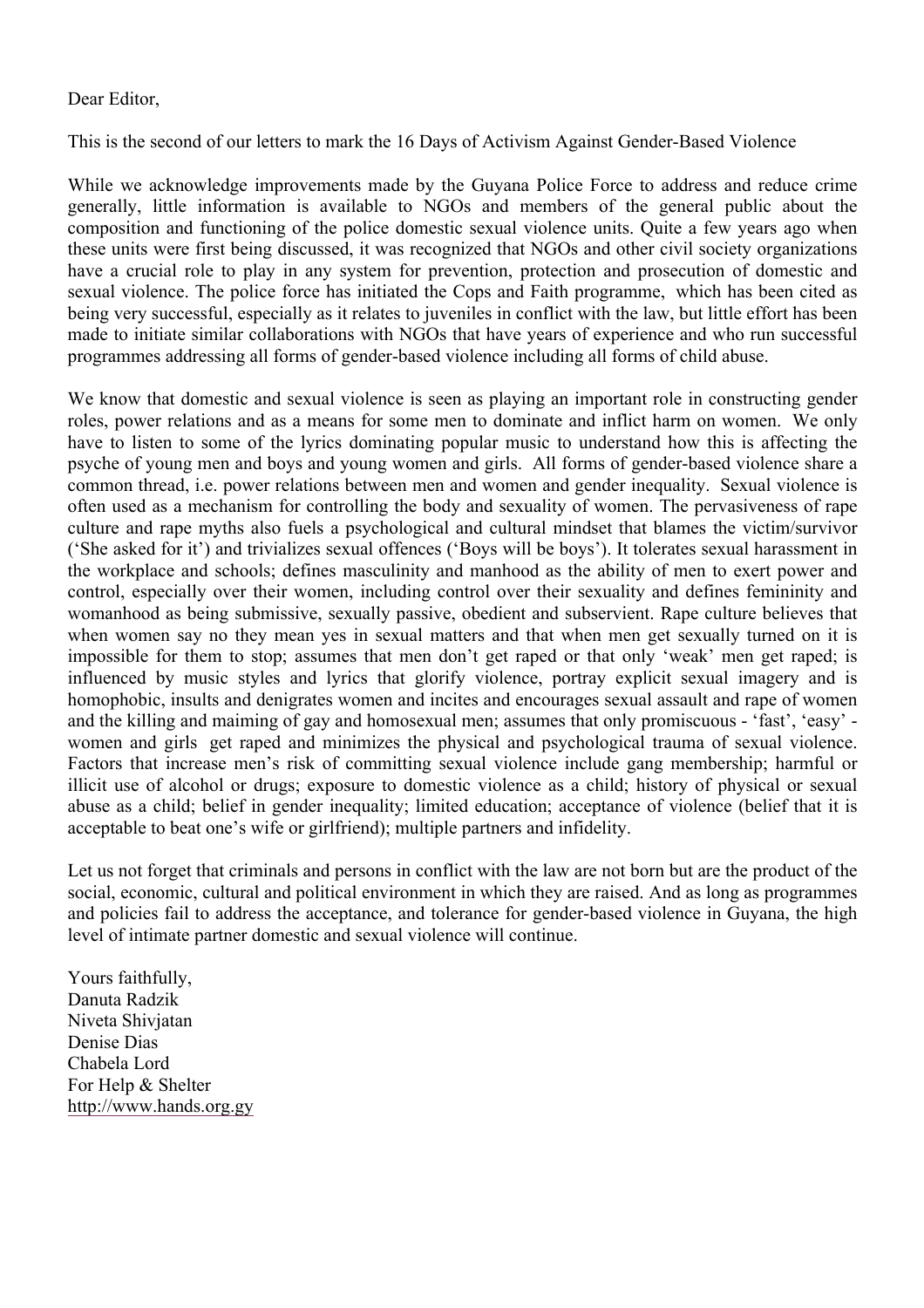## Dear Editor,

This is the third of our letters to mark the 16 Days of Activism Against Gender-Based Violence

The Childcare & Protection Agency (CPA), which has responsibility for overall protection of children and whose mandate requires that cases of child abuse be reported to them, lacks the human and financial resources to adequately respond to the number of child abuse cases reported to them. While there have been many consultations and promises of collaboration between the CPA and NGOs such as Help & Shelter, this has not materialized except for a few referrals, usually to our shelter.

Prior to the setting up of the CPA, Help & Shelter offered successful psycho-social counselling and court support services to hundreds of child survivors of abuse, including survivors of sexual violence, and that our face-to-face and court support counselling services are not being fully utilized fully by the agency is hard to understand.

In keeping with the Protection of Children Act and related legislation, we refer all cases of child abuse to the CPA and follow up on cases we refer. As such ,we are well aware of the deficiencies and absence of an effective, inclusive, transparent and well publicised national child protection policy, plan and system. The UNICEF situational analysis reports that only around 100 social workers, child protection officers and school welfare officers are employed in the entire country. This number is wholly inadequate and it is imperative that it be increased and that the skills and services available in the NGO and civil society sector be utilized for the prevention of, protection from and the safety and well-being of victims and survivors of all forms of gender based violence.

We welcome the provision in the budget for parenting programmes and agree wholeheartedly that all child protection programmes have a duty and responsibility to not only address the needs of children but also work with parents and guardians in the best interest of children and their families. This is a step in the right direction but not enough.

Yours faithfully, Danuta Radzik Selina Lepps Colin Marks Desiree Ramdeen For Help & Shelter http://www.hands.org.gy

Dear Editor,

This is the fourth and final of our letters to mark the 16 Days of Activism Against Gender-Based Violence

Despite the APNU + AFC manifesto promise, so far as we are aware, no code of conduct for the public service relating to sexual harassment, gender discrimination, sexual violence and other forms of discrimination against women has been put into effect. Sexual harassment prevention policies for all public and private sector entities including ministries, security agencies, schools, businesses and other educational institutions should be introduced and made enforceable with penalties for those who transgress.

Similarly, the introduction of tax credits for companies providing in-house daycare facilities for their employees promised in the APNU + AFC manifesto has, so far as we are aware, not materialised or even been discussed the private sector, nor has the government increased funding for childcare centres to